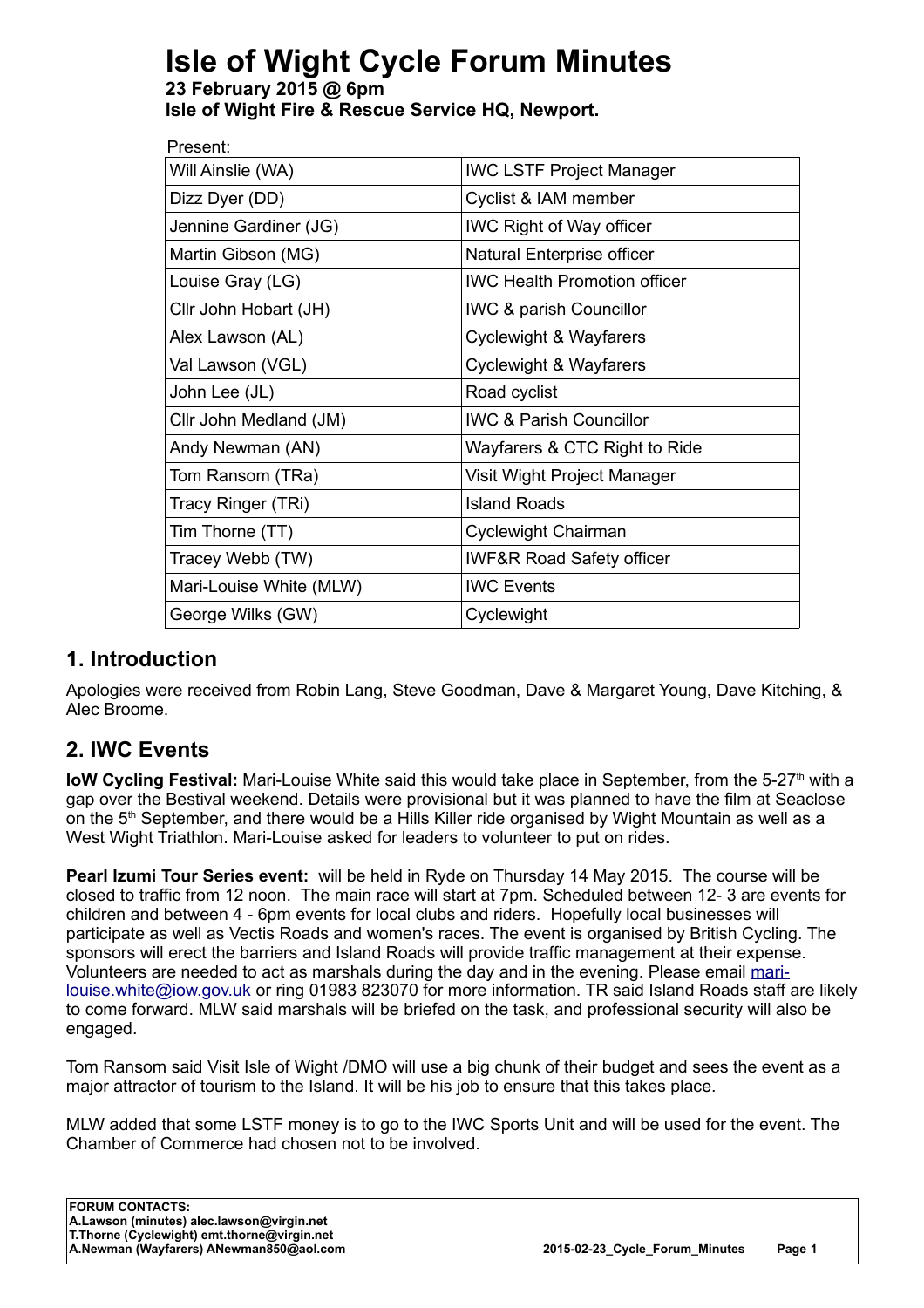# **3. Wayfarers Randonnée – Sunday 3rd May 2015**

Andy Newman outlined plans for the Wayfarers Randonnée which is receiving much interest online and is expected to attract 2000 riders. Many more than that would be too many. Riders should pre-register online for the 100km or the 55km route. The clockwise route is to be used as this alleviates floating bridge congestion. Note scheduled maintenance for the floating bridge may not happen, but there is no final confirmation of its availability. Red Funnel will discount fares for cyclists.

There is a shortage of volunteer marshals and anyone able to help morning or afternoon please come forward. <http://cycleisland.co.uk/>

#### **4. Island Roads**

Tracey Ringer for Island Roads said they had had a winter pothole blitz. Currently lining & signing was in progress. A new surfacing programme was to start in March. Traffic regulations apply to the work. Traffic Light signals were being improved, as at Shalfleet where new overhead sensors were installed and a longer interval set between lights changing. An annual Customer Survey has been circulated (completion by 28 February). Their website is [www.islandroads.com](http://www.islandroads.com/) where press releases and road closure info can be found. Problems can be reported to 01983 822440.

VGL said there are diversion signs on the Cowes-Newport Road forming a pinch point which is a hazard for cyclists. They have been reported but remain in place. These are for the Palance Road work which will last for 12 weeks. TR said she would look into this.

WA asked if there was a precedent to change the surfacing schedule. TR said there was a 6 month schedule, which would be adapted if a sub-surface problem is found. The engineering consultants Atkins are reviewing the plans for the IWC, and would be responsive to a change in requirements. WA said he had made requests to improve the surface and the cycle lane marking of the Cowes Newport cycle route from Hurstake Road to the Bargemans. MG said he had reported this section as dangerous. TRi said vehicle traffic set the priority but she would look into this and see what could be done.

AN said the Wayfarers would be checking the Randonnée route prior to the event and may ask for remedial work to be carried out, eg at Brocks Copse Road.

TRi said that Island Roads have asset management logging systems known as Network Safety & Integrity Register. This can track if a junction is a hazard to cyclists for example, but the IWC is still the relevant Highways Authority. Cllr JH and Cllr JM said that anyone with a safety concern should contact their local councillor.

#### **5. LSTF 1**

Will Ainslie reported on work about to start: the Ashlake Copse link from Wootton to Fishbourne Lane and on to Quarr would be commenced on 9 March. East of Quarr more surfacing is about to proceed. Work at Shanklin Rail Station to widen the steps & make them cycle friendly is in hand. The designs have been carried out by an Island Roads engineer who is a cyclist.

At Ladies Walk the Ryde Golf Club lease is still in negotiation, as is the Wootton Bridge re-alignment, so these improvements will not materialise by the end of March. However it is expected that the funds will be authorised and carried over to enable the work to be done later.

WA announced that the Newport to Island Harbour cycle track will be officially opened on 28 February, and invited all present to attend. Cabinet members and others have been invited and the press will be there.

Share the Path signs have been installed widely, with a few locations still to be done. Additional Round the Island signs have been procured. Some Red Squirrel Trail signs & waymarkers have gone up with more to come. Additional on-road signs will be installed to show the route from Seaview via Ryde, Quarr & Wootton to Newport.

Martin Gibson for Natural England is working on wildlife interpretation signs & maps which will improve on existing signs on Route 23 between Perowne Way and Cowes.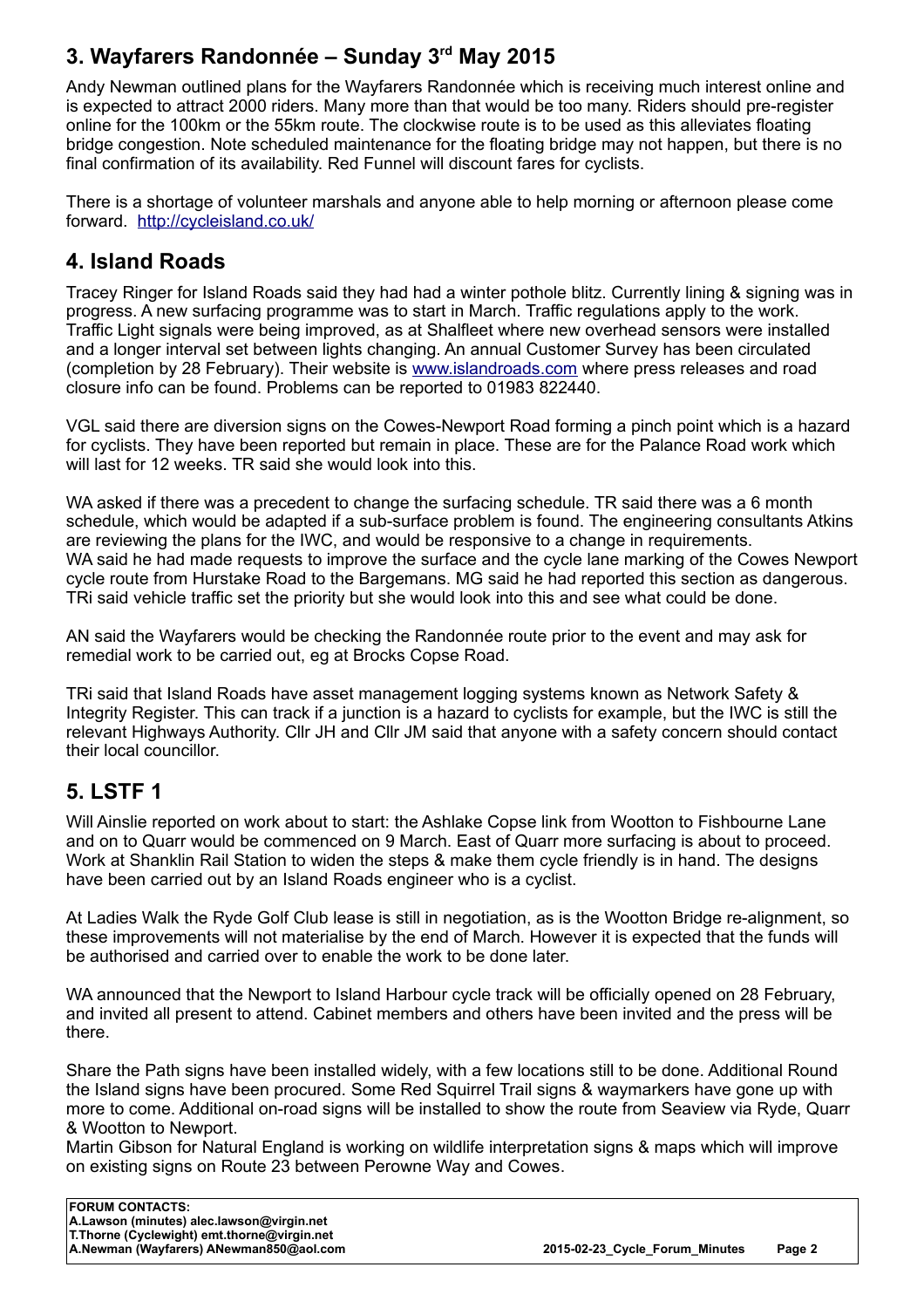TT noted that Will Ainslie is approaching the end of his contract as LSTF manager, and thanked him for his hard work carried out for cycling on the Island.

## **6. LSTF 2**

TT has written to the Chamber of Commerce to invite them to the forum to discuss LSTF2, without a reply. Louise Gray said they are interviewing next week for a manager, which means they are not yet able to reply. Thee three elements for LSTF2 are: 1. Journeys to school. 2. Journeys to work. 3. Tourism. The Chamber of Commerce are to be responsible for promoting sustainable travel to the workplace.

LG said the Public Health Department will implement workplace health initiatives via employers to encourage staff to pursue physical activities.

TR said the Visit Wight budget will be £25k, which will include prime time TV adverts, and promotion video on ferries. It is hoped that the pump priming will bring benefits in this and future years. The spend benefit to the Island is estimated to be £350k. Recording the results is the challenge at the moment.

DD asked about the Road Safety element: who will deliver this and where? TT said there is £30k in the LSTF2 budget for this. DD said the police do not seem to be interested. Cameras may be the way forward. Campaigns aimed at motorists are necessary to make the roads safer for cyclists, and bus adverts may be one way to do this. The Advanced Drivers test is now £150 which is a deterrent from drivers taking this. AL said that Tanja Rebel had attended CTC Campaign Training which provided material about working with the police, local authorities and the judicial system. See [www.ctc.org.uk/article/campaigns-guide/presentations-ctc-campaign-training-southwark-south-east](https://www.ctc.org.uk/article/campaigns-guide/presentations-ctc-campaign-training-southwark-south-east) 

TW said there is a budget of £20k to run adult cycle training from 1 April 2015 through to 2016. IWF&R had considered:

Option 1: An outside agency providing adult training.

Option 2: Organise in house and advertise for trainers.

She said they had discussed 2: with Lee Matthews of the Sports Unit but staff procurement would be very difficult in the current situation. Hence option 1 is to be followed. An already existing company will be contracted, and trainees will be found by approaching businesses. It is hoped to deliver about 12 hours of training each to about 10 people per week for a total of 500.

WA asked if targets were to be built in to LSTF2 specifications. LG said each of the 3 elements has outcome targets built in.

## **7. Cycling / Walking Vision**

Councillor John Medland has produced a paper Promotion of Sustainable Transport on the Isle of Wight, which was presented to the IWC Sustainability Forum. Cllr JM is also a member of the Local Access Forum where all interested parties are represented eg. ramblers, cyclists, equestrians. The LAF is organised by the IWC Public Rights of Way Department.

The ROW Improvement Plan, which runs from 2008 to 2016, embraces much of his paper, but he is also looking beyond this to future possible developments. Future priorities and suggestion are sought and there is an entry form for the purpose. He is keen to ensure opportunities for funding are taken up. The government Local Sustainable Transport Fund has made possible the current & new schemes as above. Parish councils can currently get £10k funding for a suitable project but take up is low.

VGL said the Cyclewight priority is for Route 22, from Ryde to Newport, to be extended to West Wight. Cllr JH said Gunville Greenway is the starter for this Route 22 extension. Developers and planners are on board with this, as building will not block the potential for a route and section 106 money will be attached to planning permission. TT confirmed that planners are aware of the plans as the GG group had met the planning department.

LG said that the Public Health have set up links with the Planning Department so that the can advise on green space for children and walking & cycling accessibility at an early stage of planning.